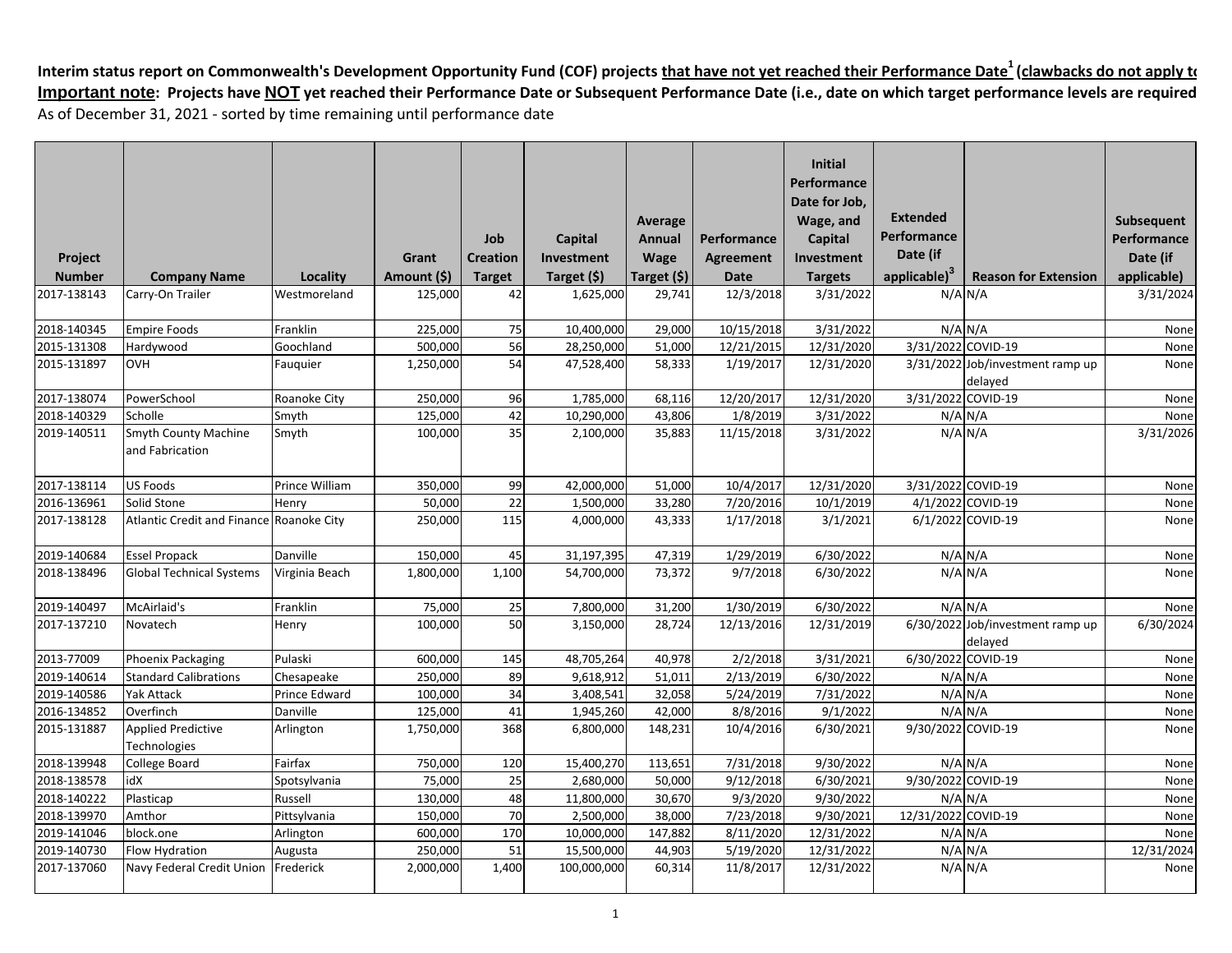|               |                                   |                     |             |                 |             |             |             | <b>Initial</b><br>Performance |                          |                                             |             |
|---------------|-----------------------------------|---------------------|-------------|-----------------|-------------|-------------|-------------|-------------------------------|--------------------------|---------------------------------------------|-------------|
|               |                                   |                     |             |                 |             |             |             | Date for Job,                 |                          |                                             |             |
|               |                                   |                     |             |                 |             | Average     |             | Wage, and                     | <b>Extended</b>          |                                             | Subsequent  |
|               |                                   |                     |             | Job             | Capital     | Annual      | Performance | Capital                       | Performance              |                                             | Performance |
| Project       |                                   |                     | Grant       | <b>Creation</b> | Investment  | Wage        | Agreement   | Investment                    | Date (if                 |                                             | Date (if    |
| <b>Number</b> | <b>Company Name</b>               | Locality            | Amount (\$) | <b>Target</b>   | Target (\$) | Target (\$) | Date        | <b>Targets</b>                | applicable) <sup>3</sup> | <b>Reason for Extension</b>                 | applicable) |
| 2019-141073   | PRA                               | Danville            | 780,000     | 300             | 10,858,219  | 39,241      | 9/18/2019   | 12/31/2022                    |                          | $N/A$ $N/A$                                 | None        |
| 2019-140853   | <b>Preferred Freezer Services</b> | Portsmouth          | 180,000     | 60              | 60,000,000  | 50,000      | 11/22/2019  | 12/31/2022                    |                          | $N/A$ $N/A$                                 | None        |
| 2018-140204   | Speyside                          | Smyth               | 325,000     | 125             | 26,000,000  | 30,173      | 12/12/2018  | 12/31/2022                    |                          | $N/A$ $N/A$                                 | 12/31/2026  |
| 2018-140029   | Tessy                             | Lynchburg           | 200,000     | 34              | 9,214,000   | 43,000      | 3/1/2019    | 9/30/2021                     | 12/31/2022 COVID-19      |                                             | None        |
| 2016-134861   | <b>SGS Carbide</b>                | Danville            | 200,000     | 35              | 9,500,000   | 62,000      | 11/2/2016   | 7/17/2020                     | 1/17/2023 COVID-19       |                                             | 1/17/2025   |
| 2016-137003   | <b>Dollar Tree</b>                | Chesapeake          | 4,000,000   | 600             | 110,000,000 | 61,000      | 12/20/2016  | 1/31/2023                     |                          | $N/A$ $N/A$                                 | None        |
| 2018-140024   | Cascades                          | Hanover             | 1,950,000   | 140             | 275,010,000 | 75,551      | 7/25/2018   | 12/31/2021                    |                          | 3/31/2023 Job/investment ramp up<br>delayed | 3/31/2025   |
| 2017-138145   | <b>Merchant House</b>             | <b>Bristol</b>      | 300,000     | 405             | 19,908,100  | 32,664      | 1/9/2018    | 3/31/2023                     |                          | $N/A$ $N/A$                                 | None        |
| 2018-140401   | Monogram Snacks                   | Henry               | 350,000     | 300             | 30,000,000  | 29,370      | 9/19/2018   | 12/31/2021                    | 3/31/2023 COVID-19       |                                             | 3/31/2025   |
| 2018-140357   | PPD                               | Henrico             | 675,000     | 200             | 63,700,000  | 62,700      | 9/21/2020   | 3/31/2023                     |                          | $N/A$ $N/A$                                 |             |
| 2018-139978   | Premier Tech                      | King and Queen      | 75,000      | 20              | 1,840,000   | 34,000      | 2/20/2019   | 12/31/2021                    | 3/31/2023 COVID-19       |                                             | 3/31/2025   |
| 2017-137719   | <b>Willow Tree</b>                | Albemarle           | 500,000     | 200             | 12,302,000  | 80,000      | 9/18/2018   | 3/31/2023                     |                          | $N/A$ $N/A$                                 | None        |
| 2015-126988   | Ferguson                          | <b>Newport News</b> | 2,000,000   | 434             | 82,800,000  | 45,000      | 9/26/2017   | 1/1/2022                      |                          | 4/1/2023 COVID-19                           | None        |
| 2020-141313   | Acesur                            | Suffolk             | 120,000     | 29              | 10,965,000  | 41,200      | 3/28/2020   | 6/30/2023                     |                          | $N/A$ $N/A$                                 | None        |
| 2020-141613   | <b>Acoustical Sheetmetal</b>      | Virginia Beach      | 750,000     | 200             | 15,800,000  | 46,781      | 8/31/2020   | 6/30/2023                     |                          | $N/A$ $N/A$                                 | None        |
| 2020-141458   | Hershey                           | Augusta             | 1,100,000   | 110             | 135,000,000 | 47,000      | 11/1/2020   | 6/30/2023                     |                          | $N/A$ $N/A$                                 | None        |
| 2020-141386   | Moore DM                          | Henrico             | 100,000     | 239             | 24,948,285  | 46,956      | 5/5/2020    | 6/30/2023                     |                          | $N/A$ $N/A$                                 | None        |
| 2020-141379   | <b>Patton Logistics</b>           | Pulaski             | 150,000     | 33              | 12,000,000  | 48,860      | 3/20/2020   | 6/30/2023                     |                          | $N/A$ $N/A$                                 | None        |
| 2019-140675   | <b>Pratt Industries</b>           | Botetourt           | 300,000     | 50              | 20,100,000  | 47,900      | 3/7/2019    | 6/30/2023                     |                          | $N/A$ $N/A$                                 | None        |
| 2019-140581   | Teal Jones                        | Henry               | 200,000     | 67              | 21,000,000  | 35,450      | 9/25/2019   | 6/30/2023                     |                          | $N/A$ $N/A$                                 | None        |
| 2020-141395   | T-Mobile                          | Henrico             | 826,350     | 500             | 30,000,000  | 59,000      | 2/1/2021    | 6/30/2023                     |                          | $N/A$ $N/A$                                 | None        |
| 2020-141633   | <b>Torc Robotics</b>              | Montgomery          | 800,000     | 350             | 8,500,000   | 117,901     | 12/1/2020   | 6/30/2023                     |                          | $N/A$ $N/A$                                 | None        |
| 2019-140687   | <b>Total Fiber Recovery</b>       | Chesapeake          | 200,000     | 68              | 48,985,034  | 44,066      | 12/1/2020   | 6/30/2023                     |                          | $N/A$ $N/A$                                 | None        |
| 2018-138602   | Appian                            | Fairfax             | 4,000,000   | 600             | 28,460,000  | 115,000     | 7/31/2018   | 9/30/2023                     |                          | $N/A$ $N/A$                                 | None        |
| 2019-140878   | ABB                               | Bland               | 140,000     | 40              | 6,200,000   | 40,363      | 9/3/2020    | 12/31/2023                    |                          | $N/A$ $N/A$                                 | None        |
| 2021-141727   | AMPAC                             | Petersburg          | 640,000     | 156             | 25,000,000  | 73,269      | 5/1/2021    | 12/31/2023                    |                          | $N/A$ $N/A$                                 | None        |
| 2020-141460   | ASGN/Apex                         | Henrico             | 900,000     | 700             | 12,441,743  | 92,068      | 9/14/2020   | 12/31/2023                    |                          | $N/A$ $N/A$                                 | None        |
| 2018-138535   | <b>Harlow Group</b>               | Danville            | 147,000     | 49              | 8,000,000   | 55,000      | 9/18/2019   | 12/31/2023                    |                          | $N/A$ $N/A$                                 | None        |
| 2017-138107   | SchaeferRolls                     | Alleghany           | 55,000      | 31              | 5,873,008   | 49,745      | 11/1/2021   | 12/31/2023                    |                          | $N/A$ $N/A$                                 | None        |
| 2020-141665   | Silent Falcon                     | Warren              | 161,482     | 249             | 6,023,000   | 84,096      | 1/13/2021   | 12/31/2023                    |                          | $N/A$ $N/A$                                 | None        |
| 2021-141817   | <b>Tempur Production</b>          | Scott               | 110,000     | 25              | 16,700,000  | 33,300      | 9/1/2021    | 12/31/2023                    |                          | $N/A$ $N/A$                                 | None        |
| 2021-141987   | <b>Breeze Airways</b>             | Norfolk             | 400,000     | 116             | 5,150,000   | 55,333      | 8/18/2021   | 6/30/2024                     |                          | $N/A$ $N/A$                                 | None        |
| 2020-141439   | Exel                              | Stafford            | 1,700,000   | 577             | 72,000,000  | 46,065      | 12/15/2020  | 6/30/2024                     |                          | $N/A$ $N/A$                                 | None        |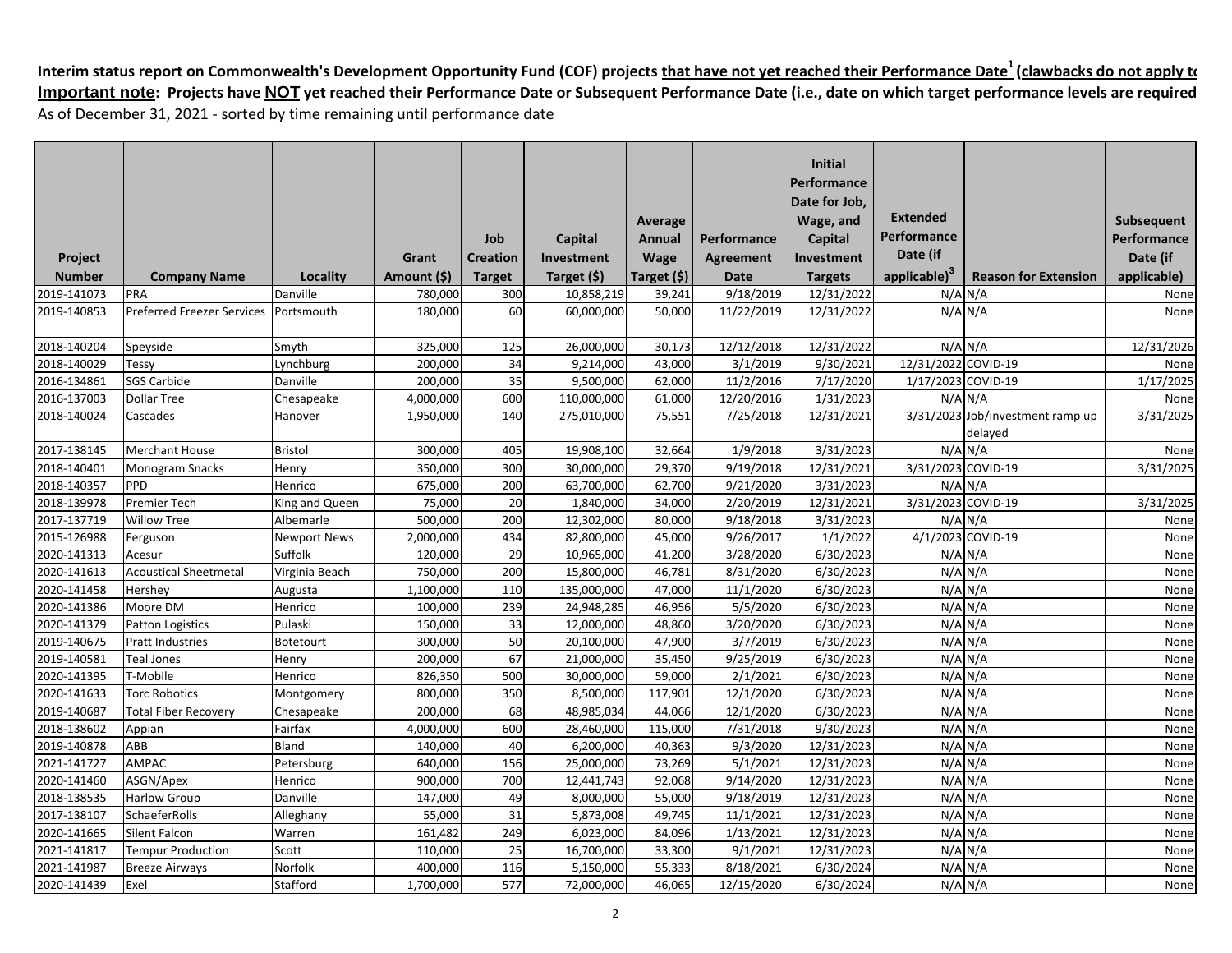|                            |                               |                         |                    |                 |                         |                  |                        | <b>Initial</b><br>Performance       |                          |                             |              |
|----------------------------|-------------------------------|-------------------------|--------------------|-----------------|-------------------------|------------------|------------------------|-------------------------------------|--------------------------|-----------------------------|--------------|
|                            |                               |                         |                    |                 |                         |                  |                        | Date for Job,                       | Extended                 |                             |              |
|                            |                               |                         |                    |                 |                         | Average          |                        | Wage, and                           | Performance              |                             | Subsequent   |
|                            |                               |                         |                    | Job             | Capital                 | Annual           | Performance            | Capital                             |                          |                             | Performance  |
| Project                    |                               |                         | Grant              | <b>Creation</b> | Investment              | Wage             | <b>Agreement</b>       | Investment                          | Date (if                 |                             | Date (if     |
| <b>Number</b>              | <b>Company Name</b>           | Locality                | Amount (\$)        | <b>Target</b>   | Target (\$)             | Target (\$)      | Date                   | <b>Targets</b>                      | applicable) <sup>3</sup> | <b>Reason for Extension</b> | applicable)  |
| 2019-140789                | Hershey                       | Augusta                 | 600,000            | 65              | 104,400,000             | 46,400           | 4/28/2020              | 6/30/2024<br>$\frac{1}{6}$ /30/2024 |                          | $N/A$ $N/A$<br>$N/A$ $N/A$  | None         |
| 2021-141844                | Ison Furniture                | Pittsylvania            | 186,500            | 150<br>59       | 3,500,000               | 38,000           | 8/24/2021              |                                     |                          | $N/A$ $N/A$                 | None         |
| 2019-140582<br>2020-141609 | <b>Teal Jones</b><br>Zasti    | Westmoreland<br>Loudoun | 125,000<br>150,000 | 60              | 10,750,000<br>5,930,000 | 36,273<br>71,250 | 2/24/2020<br>4/19/2021 | 6/30/2024<br>6/30/2024              |                          | $N/A$ $N/A$                 | None<br>None |
| 2019-140619                | <b>Howell Metal</b>           | Shenandoah              | 400,000            | 102             | 8,039,000               | 37,175           | 8/12/2019              | 7/31/2024                           |                          | $N/A$ $N/A$                 | None         |
| 2018-140262                | Microsoft BN 9-13             | Mecklenburg             | 1,500,000          | 108             | 1,066,755,918           | 47,000           | 11/8/2018              | 9/1/2024                            |                          | $N/A$ $N/A$                 | None         |
| 2021-141972                | Oransi                        | Radford                 | 50,000             | 101             | 2,215,000               | 39,556           | 7/1/2020               | 9/30/2024                           |                          | $N/A$ $N/A$                 | None         |
| 2018-140319                | <b>Traditional Medicinals</b> | Franklin                | 350,000            | 56              | 29,679,998              | 47,682           | 1/16/2020              | 9/30/2024                           |                          | $N/A$ $N/A$                 | None         |
| 2021-141862                | Vytal                         | <b>Richmond City</b>    | 500,000            | 155             | 6,819,275               | 73,425           | 6/24/2021              | 9/30/2024                           |                          | $N/A$ $N/A$                 | None         |
| 2017-137709                | Eastman                       | Henry                   | 50,000             | 15              | 11,700,000              | 43,000           | 5/30/2017              | 7/1/2020                            | 11/1/2020 COVID-19       |                             | 11/1/2024    |
| 2019-140790                | <b>Aery Aviation</b>          | Newport News            | 280,000            | 211             | 15,250,000              | 80,073           | 9/1/2021               | 12/31/2024                          |                          | $N/A$ $N/A$                 | None         |
| 2020-141626                | <b>Applied Felts</b>          | Henry                   | 65,000             | 15              | 1,950,000               | 50,000           | 7/30/2020              | 12/31/2024                          |                          | $N/A$ $N/A$                 | None         |
| 2020-141516                | <b>Drake Extrusion</b>        | Henry                   | 90,000             | 30              | 6,850,000               | 34,500           | 8/25/2020              | 12/31/2024                          |                          | $N/A$ $N/A$                 | None         |
| 2020-141150                | Laminate Technologies         | Henry                   | 100,000            | 42              | 4,000,000               | 36,171           | 12/31/2020             | 12/31/2024                          |                          | $N/A$ $N/A$                 | 12/31/2025   |
| 2019-140987                | Litehouse Foods               | Danville                | 600,000            | 160             | 46,240,000              | 34,875           | 11/13/2020             | 12/31/2024                          |                          | $N/A$ $N/A$                 | None         |
| 2020-141457                | <b>Metalworx</b>              | Grayson                 | 150,000            | 59              | 7,595,000               | 49,028           | 6/15/2020              | 12/31/2024                          |                          | $N/A$ $N/A$                 | None         |
| 2020-141403                | Rage                          | Pittsylvania            | 500,000            | 200             | 34,000,000              | 37,000           | 11/30/2020             | 12/31/2024                          |                          | $N/A$ $N/A$                 | None         |
| 2021-141954                | <b>Tyson Foods</b>            | Pittsylvania            | 3,048,000          | 376             | 295,452,718             | 41,668           | 8/1/2021               | 12/31/2024                          |                          | $N/A$ $N/A$                 | None         |
| 2021-142033                | Bonumose                      | Albemarle               | 256,000            | 64              | 27,700,000              | 76,563           | 9/1/2021               | 3/31/2025                           |                          | $N/A$ $N/A$                 | None         |
| 2020-141661                | Mohawk                        | Carroll                 | 80,000             | 35              | 22,489,000              | 40,319           | 9/30/2020              | 3/31/2025                           |                          | $N/A$ $N/A$                 | None         |
| 2021-142051                | Service Center Metals         | Prince George           | 350,000            | 94              | 101,722,000             | 74,968           | 9/1/2021               | 3/31/2025                           |                          | $N/A$ $N/A$                 | None         |
| 2020-141700                | Shenandoah Valley             | Harrisonburg            | 500,000            | 110             | 64,250,000              | 44,300           | 11/24/2020             | 3/31/2025                           |                          | $N/A$ $N/A$                 | None         |
|                            | Organic                       |                         |                    |                 |                         |                  |                        |                                     |                          |                             |              |
| 2019-141109                | <b>MEP</b>                    | Danville                | 135,000            | 45              | 6,445,000               | 56,077           | 6/1/2021               | 6/30/2025                           |                          | $N/A$ $N/A$                 | None         |
| 2019-141112                | Simplisafe                    | Henrico                 | 200,000            | 572             | 5,489,000               | 54,338           | 6/15/2020              | 6/30/2025                           |                          | $N/A$ $N/A$                 | None         |
| 2019-140498                | Veronesi Holding              | Augusta                 | 3,816,800          | 161             | 105,250,000             | 38,416           | 7/8/2021               | 6/30/2025                           |                          | $N/A$ $N/A$                 | None         |
| 2020-141268                | Bausch & Lomb                 | Lynchburg               | 210,000            | 79              | 35,425,000              | 29,583           | 9/15/2020              | 12/31/2025                          |                          | $N/A$ $N/A$                 | None         |
| 2020-141712                | Civica                        | Petersburg              | 5,700,000          | 186             | 124,562,136             | 83,978           | 1/26/2021              | 12/31/2025                          |                          | $N/A$ $N/A$                 | None         |
| 2021-141835                | <b>Grayson Natural Farms</b>  | Grayson                 | 50,000             | 40              | 1,530,000               | 31,706           | 11/10/2020             | 12/31/2025                          |                          | $N/A$ $N/A$                 | None         |
| 2020-141427                | Huntington Ingalls            | Hampton                 | 1,500,000          | 268             | 46,000,000              | 69,201           | 11/10/2020             | 12/31/2025                          |                          | $N/A$ $N/A$                 | None         |
| 2021-141891                | Intertape Polymer             | Pittsylvania            | 150,000            | 50              | 44,500,000              | 38,000           | 9/1/2021               | 12/31/2025                          |                          | $N/A$ $N/A$                 | None         |
| 2021-141988                | <b>J&amp;J</b> Equipment      | Pittsylvania            | 50,000             | 27              | 5,170,000               | 34,166           | 6/1/2021               | 12/31/2025                          |                          | $N/A$ $N/A$                 | None         |
| 2021-141941                | Kegerreis                     | Danville                | 160,500            | 72              | 1,675,000               | 60,484           | 8/1/2021               | 12/31/2025                          |                          | $N/A$ $N/A$                 | None         |
| 2021-141899                | Modine                        | Rockbridge              | 194,000            | 60              | 7,025,000               | 47,117           | 2/24/2021              | 12/31/2025                          |                          | $N/A$ $N/A$                 | None         |
| 2014-108775                | Pure Salmon                   | Tazewell                | 900,000            | 218             | 198,370,000             | 59,133           | 9/21/2020              | 12/31/2025                          |                          | $N/A$ $N/A$                 | None         |